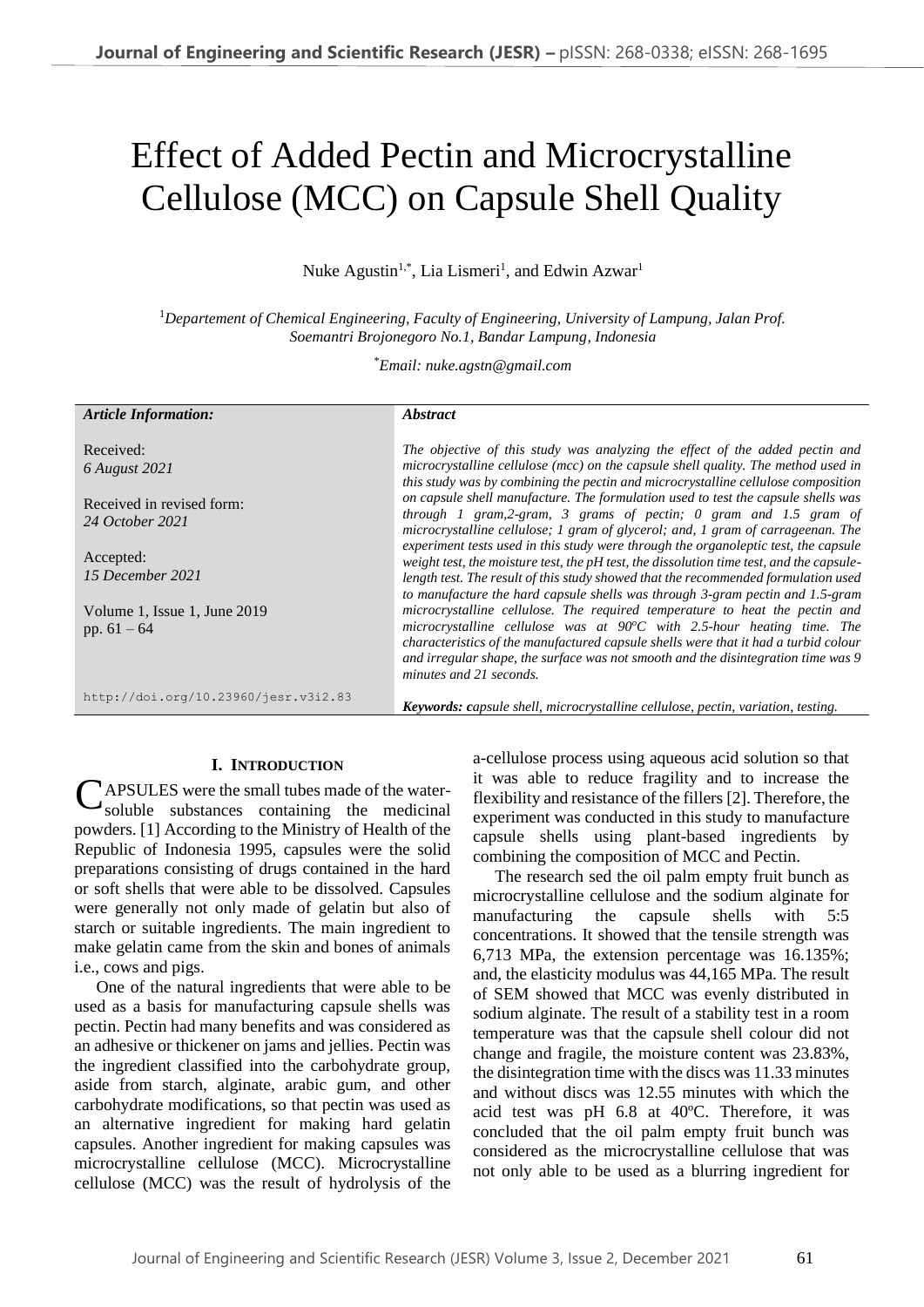manufacturing capsule shells but it also had a stability being put in the room temperature of 25ºC and 40ºC [3].

The explained that the pectin flour made of Theobroma cacao l with which the best formulation of pectin was 0.78%, carrageenan was 5%, aquades was 94.22% was able to manufacture capsule shell with 15 minutes disintegration time, 96.30 mg of capsule weight, 22.05 mm of capsule length, 7.24 mm of body diameter, and 7.65 mm of cap diameter. The characteristics of the capsule shells were brown and murky, odorless, and had a hard texture [4].

In this study, pectin and microcrystalline cellulose were used to manufacture the capsule shells as an alternative to gelatin capsules. Microcrystalline cellulose was an additive or excipient commonly used in pharmaceuticals, mainly used as fillers, binders, lubricants, and disintegrants on the tablet and capsule formulas. Microcrystalline cellulose (MCC) was the result of hydrolysis of a-cellulose process using aqueous acid solution and glycerol as plasticizer so that it was able to reduce fragility and to increase the flexibility and resistance of the fillers by adding the carrageenan as stabilizers, thickening agents, gel forming, emulsifier, and the others [2].

# **II. MATERIALS AND METHODS**

The materials used in this study were pectin, avicel® PH 101, carrageenan, glycerol, aquades, 200 ml and 100 ml measuring cups, digital balance, petri dish, zip bag lock, molds, 1ml dropper pipette, stopwatch, and water bath.

The methods were preparing (1 gram, 2 gram, 3 gram) pectin; (0 gram and 1.5 gram) microcrystalline; 1 gram glycerol; 1 gram carrageenan; and, 200 gram aquades. All of these ingredients, afterwards, were stirred well until it turned to be a thick solution. Then, they were put in a water batch and heated at 90°C in 2.5 hours. Subsequently, the solution was molded into a form of capsule shell and dried at room temperature. Accordingly, the testings were conducted i.e., the organoleptic capsule shell test, the disintegration time test, the capsule shell specification test, the water content test, and the acidic (pH) test.

#### **III. RESULTS AND DISCUSSIONS**

# *A. Organoleptic Test*

The characteristics of commercial capsule shells were odorless, had smooth surface and regular shape, and had plastic properties. However, the results of this organoleptic test showed that the capsule shells were turbid, odorless, irregular, hard, and not smooth. The capsule shells were turbid and not smooth because MCC was hygrocopically insoluble but burgeoning while they were contacted with water. The

recommended formulation used in this study was 3gram pectin and 1.5gram MCC.

# *B. Acid (pH) Test*

The level of acidity of capsule shells was in the range of 5 to 7 [5]. The result of this pH test in this study was shown in table 1 below.

| Table 1. pH Test |  |
|------------------|--|
|------------------|--|

| <b>MCC</b><br>(gram) | Pectin (gram) | pН |
|----------------------|---------------|----|
|                      |               |    |
|                      |               |    |
|                      |               |    |
|                      |               |    |
| 1.5                  |               |    |
|                      |               |    |

The result of this experiment showed that there were 6 similar pH because the ingredients used in this study were relatively neutral.

### *C. Disintegration Time Test*

According to the Indonesian Pharmacopoeia 5th Edition, a good disintegration time was no more than 15 minutes. This test was carried out using the disintegrated device. The result of this disintegration time test was shown in table 2 below.

| <b>MCC</b><br>(gram) | <b>Pectin</b><br>(gram) | <b>Disintegration Time</b> |
|----------------------|-------------------------|----------------------------|
|                      |                         | 14 minutes 15 seconds      |
|                      |                         | 14 minutes 43 seconds      |
|                      | 3                       | 15 minutes 10 seconds      |
|                      |                         | 9 minutes 58 seconds       |
| 15                   | 2                       | 9 minutes 45 seconds       |
|                      |                         | 9 minutes 21 seconds       |

**Table 2.** Disintegration Time Test

According to the table above, the 1.5 gram-added MCC made the disintegration time lesser than 10 minutes. This was because MCC was disintegrant or dissolver. In other words, the disintegrant worked by pulling water into the capsule so that the capsule expanded and caused the capsule to burst. Moreover, pectin was able to be dissolved in water so that disintegration process was successfully.

# *D. Capsule Shell Specification Test*

The specifications of observed capsule shells were seen on their length and weight. The type of the capsule used in this study was capsule with 0 size which ranged from 21 mm to 22 mm. The result of this length test was shown in table 3 below.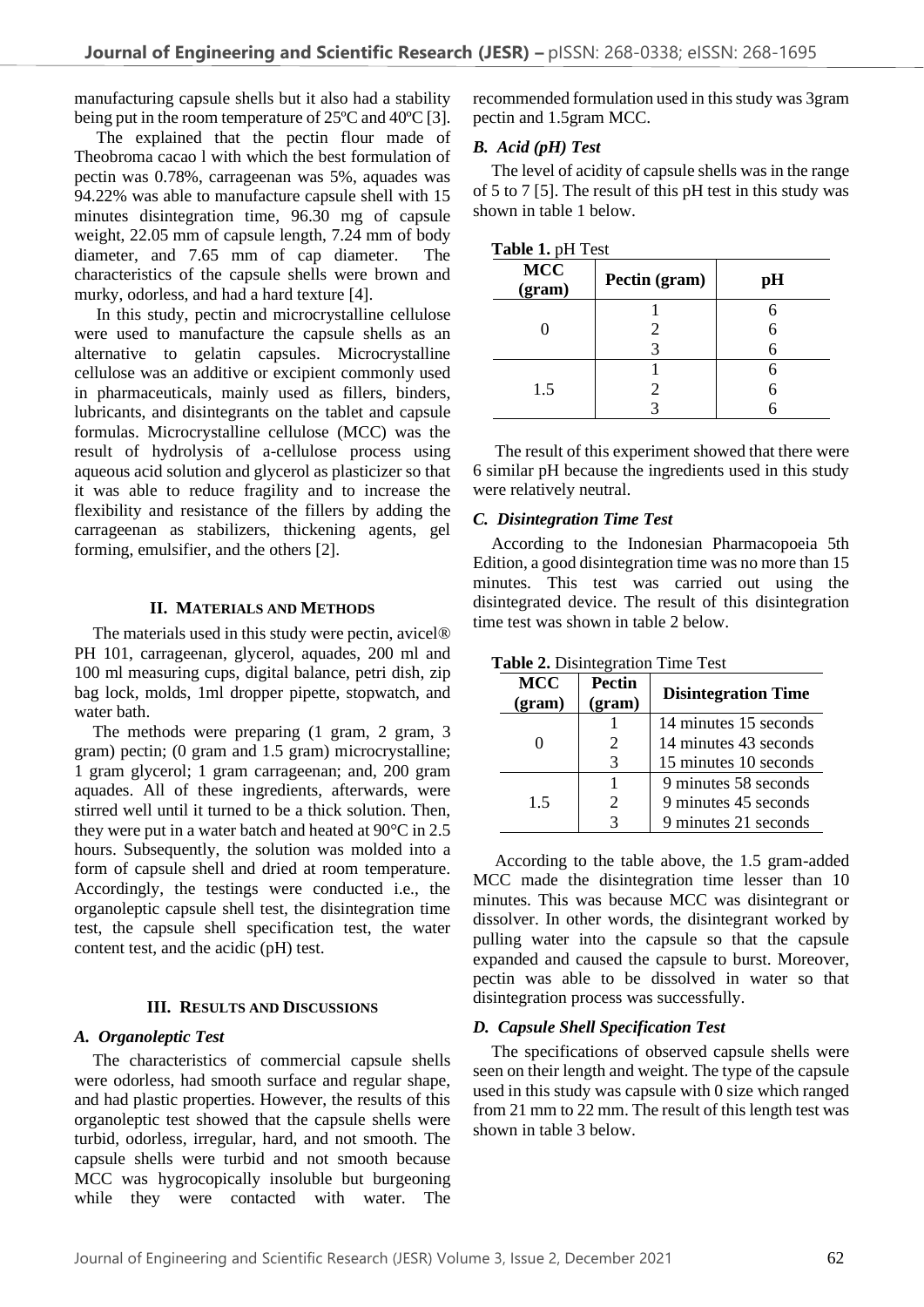| <b>MCC</b><br>(gram) | <b>Pektin</b><br>(gram) | Length of<br><b>Capsule after</b><br>Locking (mm) |
|----------------------|-------------------------|---------------------------------------------------|
|                      |                         | 21.2                                              |
|                      | 2                       | 21.7                                              |
|                      | 3                       | 21.9                                              |
| 1.5                  |                         | 19.1                                              |
|                      |                         | 23.5                                              |
|                      |                         | 21.1                                              |

The result of this analysis on the length specification manually showed the different result.

The weight of the 0-sized capsule shells was in the range of 87 mg - 105 mg. The following result was based on their respective composition as it was shown in table 4.

**Table 4.** Weight of Capsule Shells

| <b>MCC</b><br>(gram) | Pectin<br>(gram) | <b>Capsule</b><br>Weight (mg) |
|----------------------|------------------|-------------------------------|
|                      |                  | 79                            |
|                      | 2                | 95                            |
|                      |                  | 96                            |
|                      |                  | 90                            |
| 1.5                  | 2                | 98                            |
|                      |                  | 102                           |

According to Table 4, the 1.5 gram-added MCC was heavier than 0 gram MCC. This was because the MCC was regarded as the filler so that its weight and volume had to be added into the mixture. The added pectin also affected the weight of the capsule shells because the pectin was used as the gelling agent that was able to increase viscosity so that it slowed the flow of the liquid. Moreover, the thickness of the capsule was also affected by the dyeing and rotating mold process after dyeing. The irregular-rotating mold produced uneven capsule shell thicknesses. Besides, the manual manufacturing process of capsule shell produced different thicknesses [6].

# *E. Moisture Test*

Commercial capsule shells had a moisture content ranging from 12.5% - 15% (PT. Kapsulindo Nusantara, 2019). The result of this experiment using 0 gram and 1.5 gram-added MCC did not show the differences from each other. This is due to the moisture content modification in the capsule shells during the keeping process.

The capsule shells would be softer and easily overgrown by microbes on condition that they were kept in humid conditions shells would be more fragile on condition that they were kept in a very dry condition. The result of this moisture test was shown in table 5 below.

| <b>MCC</b><br>(qr) | Pectin (gr) | <b>Moister Test</b><br>(%) |
|--------------------|-------------|----------------------------|
|                    |             | 14.77                      |
|                    |             | 13.82                      |
|                    | 3           | 14.18                      |
| 1.5                |             | 13.58                      |
|                    | 2           | 14.23                      |
|                    |             | 13.69                      |

# **IV. CONCLUSIONS**

The formulation recommended for manufacturing the hard capsule shells was through 3-gram pectin and 1.5 gram added microcrystalline cellulose heated at 90oC with a 2.5-hour heating time. The characteristics of the manufactured capsule shells were that it had a turbid color and irregular shape, the surface was not smooth and the disintegration time was 9 minutes and 21 seconds. The further study is necessarily considered to be carried out by paying attention to the varied ingredients with low-freezing characteristics of hydroxypropyl methylcellulose (HPMC).

# **ACKNOWLEDGMENT**

This study is supported in part by the BLU Universitas Lampung and Faculty of Engineering research fund.

# **REFERENCES**

- [1] Departemen Kesehatan Republik Indonesia, (1995). Farmakope Indonesia Edisi IV. Jakarta: Departemen Kesehatan Republik Indonesia, 96.
- [2] Widyaningsih, S., Dwi K., dan Yuni T.N., (2012), Pengaruh Penambahan Sorbitol dan Kalsium Karbonat Terhadap Karakteristik danSifat Biodegradasi Film dari Pati Kulit Pisang, Molekul, 7(1), pp. 69-81.
- [3] Ayu, Ulfa Dwi. (2017). Pemanfaatan Mikrokristalin Selulosa Dari Tandan Kosong Kelapa Sawit Sebagai Cangkang Kapsul. Fakultas Farmasi. Universitas Sumatera Utara.
- [4] Suparman Anan, dkk. (2019). karakterisasi dan formulasi cangkang kapsul dari tepung pektin kulit buah cokelat (Theobroma Cacao L). Prodi Farmasi, Fakultas MIPA, Universitas Islam Bandung. Jurnal Ilmiah Farmasi Farmasyifa Vol.2 No.2 pp. 77-83.
- [5] Ditjen POM. (1995). Farmakope Indonesia Edisi IV. Jakarta: Departemen Kesehatan Republik Indonesia. pp. 298.